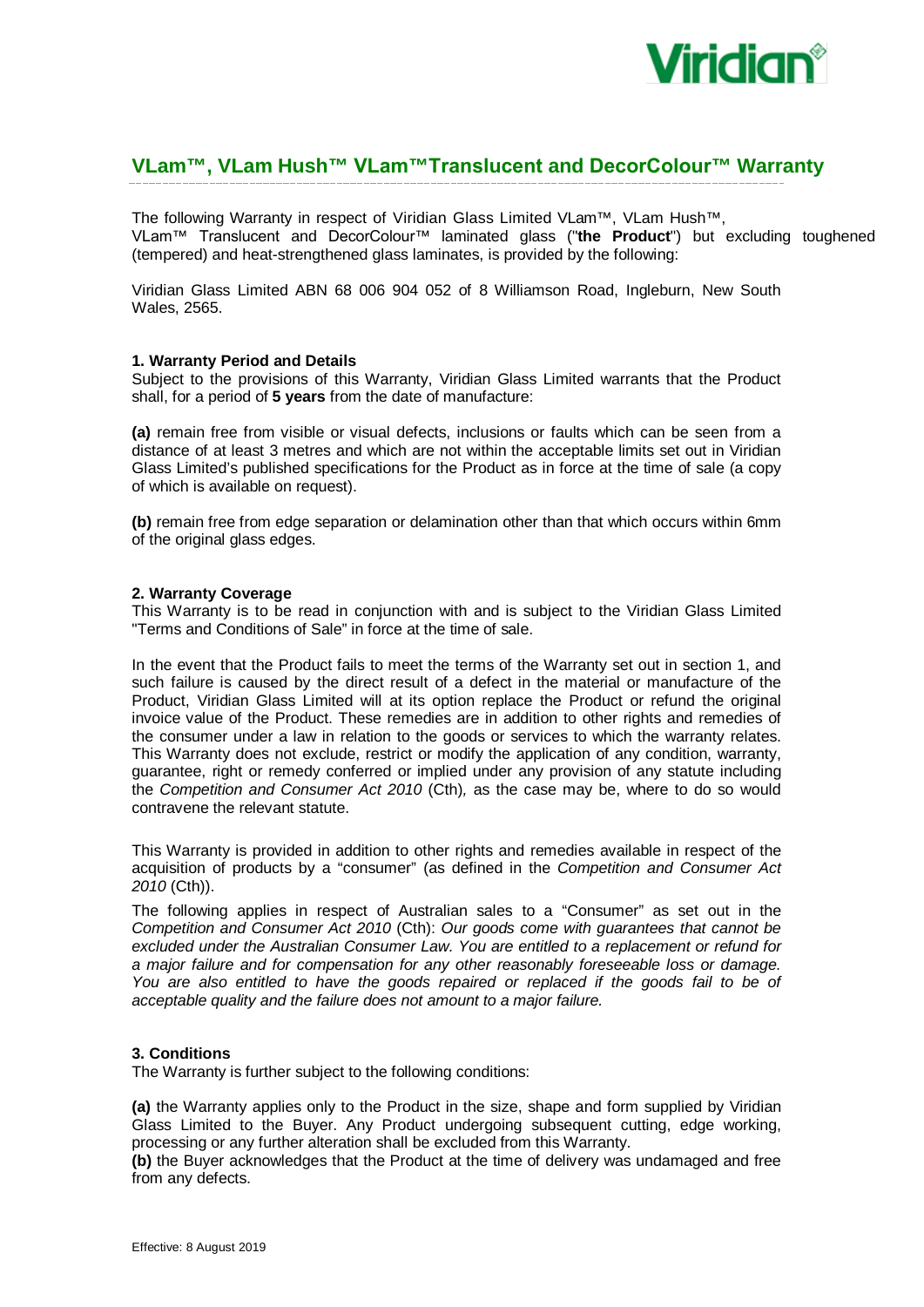

**(c)** the Product is protected from contact with wet cement, hard foreign objects, metals and materials likely to cause abrasive damage.

**(d)** the installation, cleaning and maintenance of the Product is entirely in accordance with Viridian Glass Limited's recommendations as published in Viridian Glass Limited's literature and any specific correspondence pertaining to this installation, and the glass components are not damaged in any way before or during installation.

**(e)** the Product is installed in a manner that prevents prolonged contact with moisture at the glass edge.

**(f)** the Product is not exposed to chemical fumes or gases other than those present in normal clean atmospheric air nor is subject to prolonged exposure to water or moisture, nor is exposed to radiation of any type other than normal sunlight.

**(g)** the Product is not installed where temperatures greater than 70°C are likely to be experienced.

**(h)** any sealant used in glazing is compatible with the laminated glass interlayer. In the case of XIR interlayer the sealant used must be compatible with the sealant supplied as the edge seal on the glass. Please consult with Viridian Glass Limited for further details.

This Warranty does not apply where the Product has been used in any manner not in accordance with the conditions of this Warranty or the manufacturer's instructions, and will not cover any damage to a Product, or any other loss, which may be sustained as a result of the placement of any other materials on the Product by any party other than Viridian Glass Limited or its authorized representative. This includes, but is not limited to, adhesive or security films, hydrophobic coatings, harsh or abrasive cleaners, paints, adhesives, marker pens, signage or advertising materials, or protective materials.

#### **4. Reporting and Verification of Product Failure**

Viridian Glass Limited has the right to establish to its satisfaction that the Product defect or failure is in accordance with the above Warranty and that all of the above conditions have been met.

Any failure of the Product shall be reported immediately to Viridian Glass Limited. If failure of the Product is not notified to Viridian Glass Limited within seven days of failure, the Buyer shall be deemed to have waived all rights under the Warranty (subject always to the full terms and conditions of sale).

Products must not be returned without the prior agreement of Viridian Glass Limited. Viridian Glass Limited may require the Product to be examined in situ to determine the cause of the failure.

All expenses of claiming in respect of this Warranty will be borne by the person making the claim. Viridian Glass Limited may require documentation supporting the claim to be provided.

**For warranty claims or enquiries,** please contact Viridian Glass Limited at 8 Williamson Road, Ingleburn, New South Wales, or call 1800 847 434, or email viridian@viridianglass.com.au.

#### **5. Exclusions**

The Warranty specifically excludes any consequence of glass breakage from any cause other than defective material or manufacture of the Product and specifically excludes any consequential liabilities following installation.

Other than as expressly set out in this guarantee, and the warranties that can not be excluded under The Australian Consumer Law (Schedule 2 of the Competition and Consumer Act 2010 (Cth)) (and any other law), Viridian Glass Limited excludes all other warranties, guarantees and remedies with regard to the Products including all implied warranties and guarantees. In addition, to the extent that it is able to do so, Viridian Glass Limited excludes all liability for loss